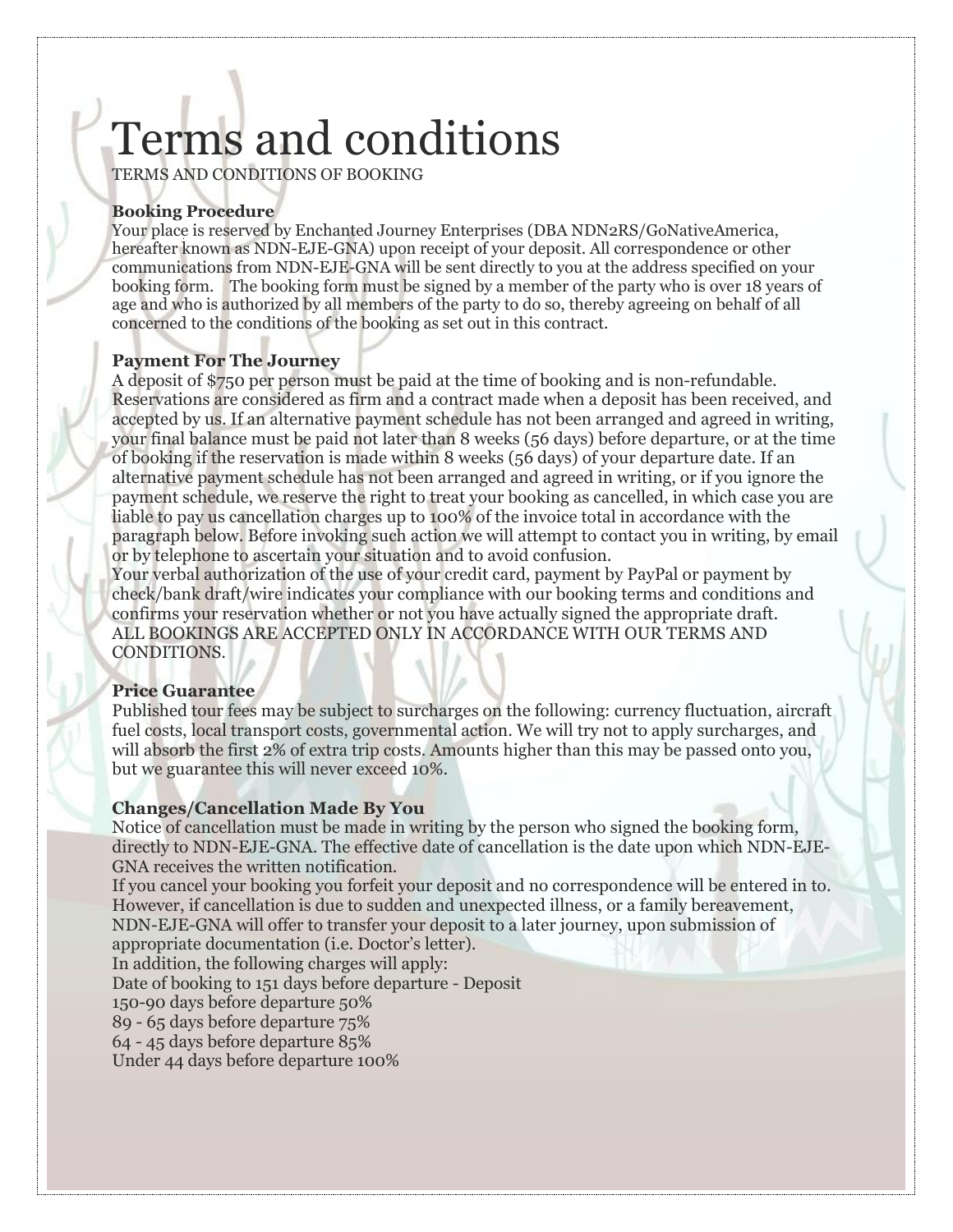## **If Enchanted Journey Enterprises /NDN-GNA Cancels The Journey . . .**

If for reasons beyond our control we are forced to cancel the tour, we will offer an alternative tour, but we will not be liable to refund you for any damages and incidental expenses that you may have incurred as a result of your booking, such as visas, vaccinations, insurance, nonrefundable, connecting flights, etc. NDN-EJE-GNA is not responsible for any other travel arrangements affected due to our cancellations. In the rare event of a tour cancellation, NDN-EJE-GNA will arrange an alternative tour/date with you.

#### **2nd Choice journeys**

In rare circumstances journeys may not proceed if minimum numbers are not reached. We will let you know no later than 28 days in advance of the planned departure if this is the case, and give you the opportunity to choose an alternative tour.

#### **Delays**

Under any circumstances or for any reason, if you incur costs in the event of delay, NDN-EJE-GNA accepts no liability for such costs. It is accepted that the most likely cause of delay is air travel.

## **Smoking:**

Smoking in a non-smoking room will result in a fine of up to US\$500 per room since any affected hotel will levy a deep-cleaning charge against NDN-EJE-GNA

#### **Special Requests**

We shall be pleased to advise hotels or other suppliers of your requirements but cannot guarantee that these third parties will definitely meet such requests.

## **Hotel Frequent Travelers:**

Guests who are members of Hotel Frequent Traveler programs are not entitled to earn points with any of the hotels booked on your behalf on any NDN-EJE-GNA tour.

#### **Photographs or Pictures:**

Images appearing on the NDN-EJE-GNA websites will be used solely as an indication of facilities and attractions. Actual facilities and attractions may vary according to itinerary. Any maps shown are current at the time of printing and may not reflect the actual routing should the itinerary change. In booking a journey with NDN-EJE-GNA you agree to grant us (and third parties with whom we may engage in joint marketing) a worldwide, royalty-free, fully paid up license to use your photographic, video, or digital likeness solely for our promotional and/or commercial purposes.

#### **Governing Law**

Facsimile transmission of any signed document shall be deemed delivery of an original. However we require an original document to be provided by mail as well within 2 weeks of your booking being made.

If there are any conflicts between these Terms and Conditions, the reservation form, and the itinerary, these Terms and Conditions shall apply.

You agree to indemnify and hold us harmless from and against any costs, damages, losses, or liabilities arising out of your or your companions' actions or omissions.

We reserve the right to decline to do business with anyone on a non-discriminatory basis. This contract is governed by and shall be construed in accordance with Wyoming Law. By signing this contract you shall be deemed to have submitted to the non-exclusive jurisdiction of the Wyoming courts.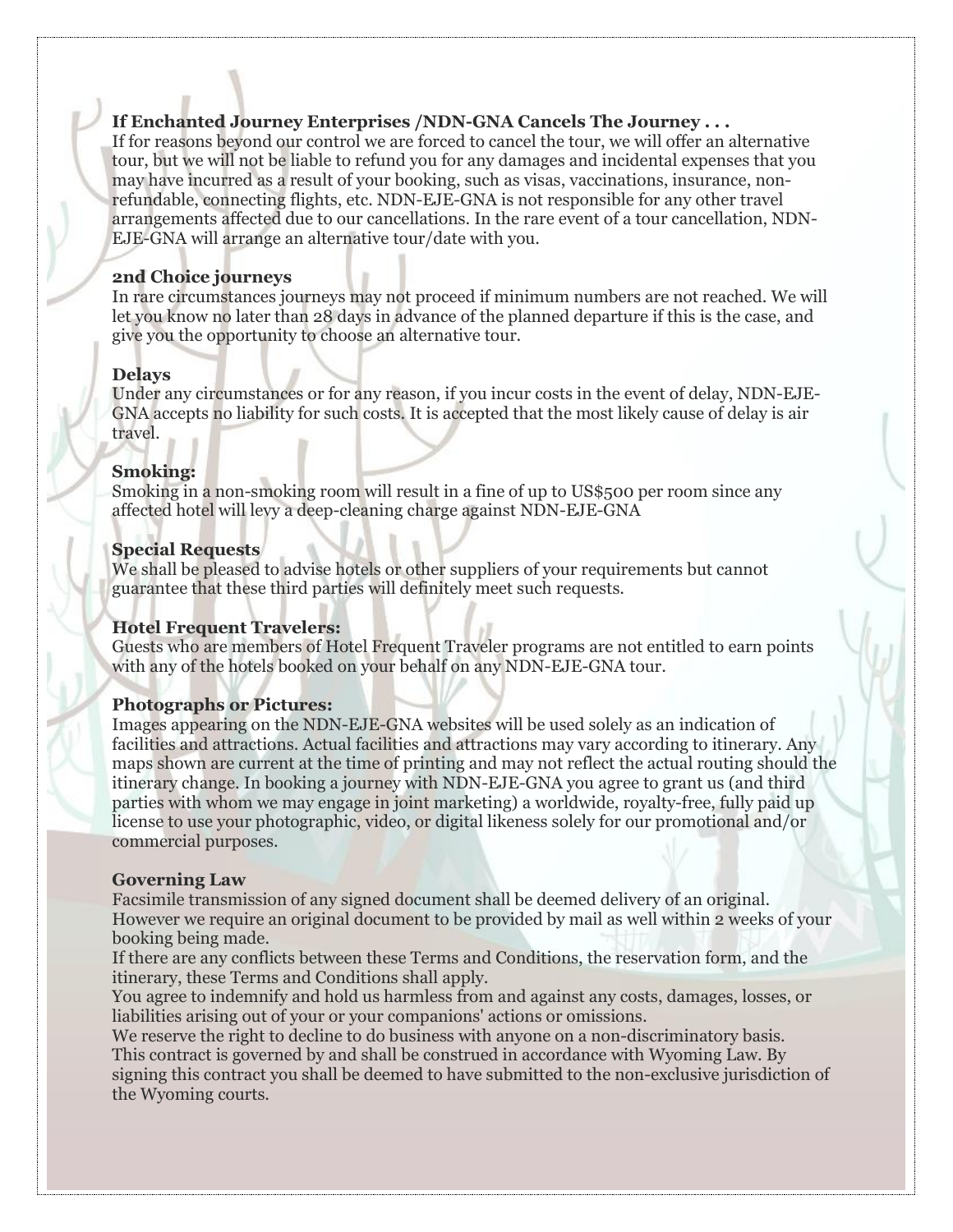# **Additions**

Travel insurance, visas, passports, excess baggage charges, additional and optional activities, direct guide fees, personal items such as; laundry, drinks, phone calls, Museum entrance fees are your own responsibility and no meals, snack or refreshments will be supplied by NDN-EJE-GNA or its representatives. Should you decide not to participate in certain parts of the tour or use certain goods included in the tour, no refunds will be made for those unused parts of the tour or goods.

#### **Liability of NDN-EJE-GNA To You For The Tour**

NDN-EJE-GNA will reimburse monies in accordance with the terms and conditions stipulated above. Claims for reimbursement during or after completion of the tour will not be accepted unless knowingly, and without consultation, the NDN-EJE-GNA representative fails to complete the tour itinerary in accordance with these terms and conditions. NDN-EJE-GNA. accepts no other liability for any loss you may suffer on the Tour, be it personal injury, accident, health, sickness, accidents and/or claims made against you by any other parties or individuals; personal or financial loss of any kind at any time during the tour. Your booking is accepted on the understanding that you realize the risks and hazards of such a holiday, including the dangers inherent in the activities included in individual holidays. Your booking is accepted on the understanding that you realize the risks of such holidays in terms of the potential for delays and alterations, due to possible changes of local politics, weather, border restrictions, disease, loss of damage to property, inconvenience, and discomfort. Any refund due to you will be made within 90 days of a refund agreement being made with NDN-EJE-GNA.

#### **Changes To The Itinerary**

Itinerary changes are rare and will only be made in exceptional circumstances. NDN-EJE-GNA will, at all times, and wherever possible, complete the tour itinerary. It is however accepted by all tour members that, for reasons arising beyond NDN-EJE-GNA 's control, the itinerary may have to be changed: Such exceptional circumstances include, but are not restricted to, sickness; accident; road closures; weather conditions including inclement weather that, in the opinion of NDN-EJE-GNA representatives, presents any danger to the tour members or themselves; political and social unrest; war; Acts of God.

#### **Insurance and Personal Injury**

It is a condition of joining any of our tours that you must be insured against medical and personal accident risks (to include repatriation costs, air ambulance, and helicopter rescue service). You must ensure that the policy you buy offers the level of protection you need and covers you for the activities involved - be aware that some policies do not include, or may restrict, coverage for horseback riding and other activities. There may be cheap policies available, but cheap does not always equate with good value - we strongly advise you check fully what will and won't be covered. In particular, cover provided by credit cards is often very restricted. You will be asked to provide details of your insurance policy, including insurer, policy and phone number on the morning of your trip departure. Any claims concerning matters for which you are insured must be directed to your insurers.

For your protection, we strongly recommend the purchase of travel insurance. Travel insurance should provide you with trip cancellation/interruption, travel delay, medical expenses, emergency assistance, air flight, baggage and baggage delay coverage to protect your financial investment. Medical coverage purchased with your policy will also satisfy our requirement for health insurance. You are responsible for making all of your own arrangements for travel insurance cover, health and sickness cover, and any other insurance policies that you deem necessary to undertake the Tour. NDN-EJE-GNA IS NOT LIABLE OR RESPONSIBLE FOR PROVIDING ANY GUESTS WITH ANY FORM OF INSURANCE OTHER THAN THAT WHICH